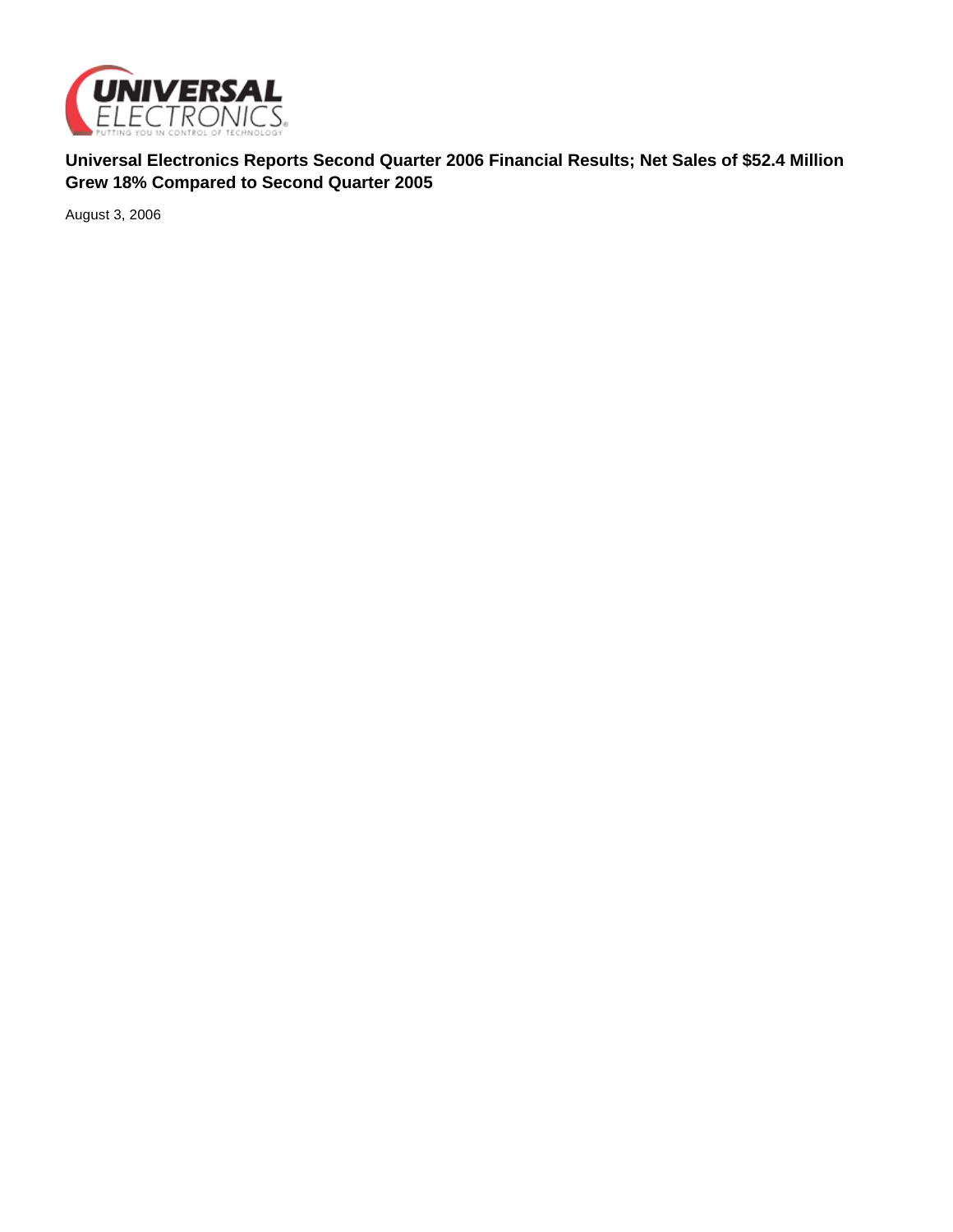CYPRESS, Calif.--(BUSINESS WIRE)--Aug. 3, 2006--Leading wireless technology developer Universal Electronics Inc. (UEI) (NASDAQ:UEIC) today announced financial results for the second quarter and the six-month period ended June 30, 2006.

"Solid demand from our Business Category customers, in particular our subscription broadcasting and original equipment manufacturer (OEM) customers, drove our net sales for the second quarter of 2006 to \$52.4 million, up 18 percent as compared to last year's quarter," stated Paul Arling, the company's chairman and chief executive officer. "We have built a leadership role in wireless control technology, resulting from our continued efforts to work with our customers to provide them with simple, affordable, highly functional and technically advanced control technology. In the next year, we will build further upon this idea of advanced, yet simple and affordable solutions by rolling out new products that meet the consumer's need for control of devices and media within their home."

Second Quarter 2006 Financial Results

- Net sales for the second quarter of 2006 were \$52.4 million, compared to \$44.3 million for the same quarter last year.
- The Business Category contributed 77 percent of the total revenue and the Consumer Category contributed 23 percent, compared to 73 percent and 27 percent, respectively in the second quarter of 2005.
- Gross margins were 37.4 percent, compared to 35.5 percent in last year's second quarter, reflecting additional sales in higher margin product lines and cost containment, primarily lower freight costs.
- Operating income was \$4.0 million, compared to operating income of \$974,000 for the same quarter last year.
- Net income for the 2006 second quarter was \$2.4 million, or \$0.17 per diluted share, compared to \$1.5 million, or \$0.11 per diluted share, for the second quarter of 2005.

The following adjusted figures are included as management believes they provide a more meaningful measure of quarter-over-quarter and year-over-year financial performance. A formal definition of adjusted figures and table reconciling generally accepted accounting principals (GAAP) to adjusted figures are included at the end of this press release.

- Adjusted operating income was \$4.7 million, excluding \$671,000 in stock based compensation expense, compared to adjusted operating income of \$2.6 million for the same quarter last year, excluding the \$1.6 million write down of a balance due from a former European distributor.
- Adjusted net income for the 2006 second quarter was \$2.9 million, or \$0.20 per diluted share, which excludes stock based compensation charges, compared to \$2.8 million, or \$0.20 per diluted share, for the same period last year, which excluded the \$1.6 million write down of a balance due from a former European distributor.

Net sales for the six-month period ended June 30, 2006 were \$106.5 million compared to \$85.8 million for the first six months of 2005. Net income for the first six months of 2006 was \$4.6 million, or \$0.32 per diluted share. Adjusted net income for the first six months of 2006 was \$5.5 million, or \$0.39 per diluted share, compared to \$4.6 million, or \$0.33 per diluted share, for the same period last year.

"Leveraging our technology and bringing to market new solutions that simplify connectivity is satisfying customers and driving strong net sales growth," said Rob Lilleness, the company's president and chief operating officer. "We continue to increase the breadth of our technology portfolio. Examples of our progress can be seen in our new types of offerings with LodgeNet and Crestron Electronics, expanded relationships with Comcast Corporation and DirecTV, and innovations in new media applications with our Pace Micro Technology relationship."

UEI's Recent Highlights:

- Partnered with Crestron Electronics, Inc. to develop the TPMC-4X handheld touchpanel controller, as announced on July 31st. Based on the award-winning UEI NevoSL(TM) and Crestron automation and control technology, the TPMC-4X delivers true 2-way WiFi communication for seamless system integration in modern homes.
- Signed a definitive agreement with the Canadian Cable Systems Alliance to supply DVR-enabled universal remote controls to its 94 independent member companies, as announced on June 21st.
- Selected by LodgeNet Entertainment Corporation to develop SIGNETURE HDTV(SM) Remote Controls for guests to access to a wide variety of guest services at properties served by LodgeNet, as announced on June 20th.
- Showcased new and expanded control solutions at the annual SCTE Cable-Tec Expo in Denver, CO, as announced on June 19th. Products included Polaris(TM), Atlas DVR(TM), urcsupport.com and ActiveSupport(TM), customer interaction management services from service and support to retention.
- Formed a joint development relationship with Pace Micro Technology plc, for Pace Micro to utilize its flagship Tahoe Dual Tuner HD DVR set-top box in conjunction with UEI's My Channel(TM), enabling the set-top box to be the true center of the connected home, also announced on June 19th.

# Conference Call Information:

UEI's management team will hold a conference call today, Thursday August 3, 2006 at 1:30 p.m. Pacific Time to review the second quarter 2006 results and hold a question and answer session for callers. To participate call 1-800-622-9917 ten minutes prior to start time. International dialers call 1-706-645-0366. The live call can also be accessed via the Internet through Universal's Web site at www.uei.com. If you are unable to participate, a replay will be available for two business days following the call. To access, please dial 1-800-642-1687 and international 706-645-9291, reservation number 7904235. The webcast replay will be available at www.uei.com.

#### About Universal Electronics

Founded in 1986, Universal Electronics Inc. (UEI) is the global leader in wireless control technology for the connected home. UEI designs, develops,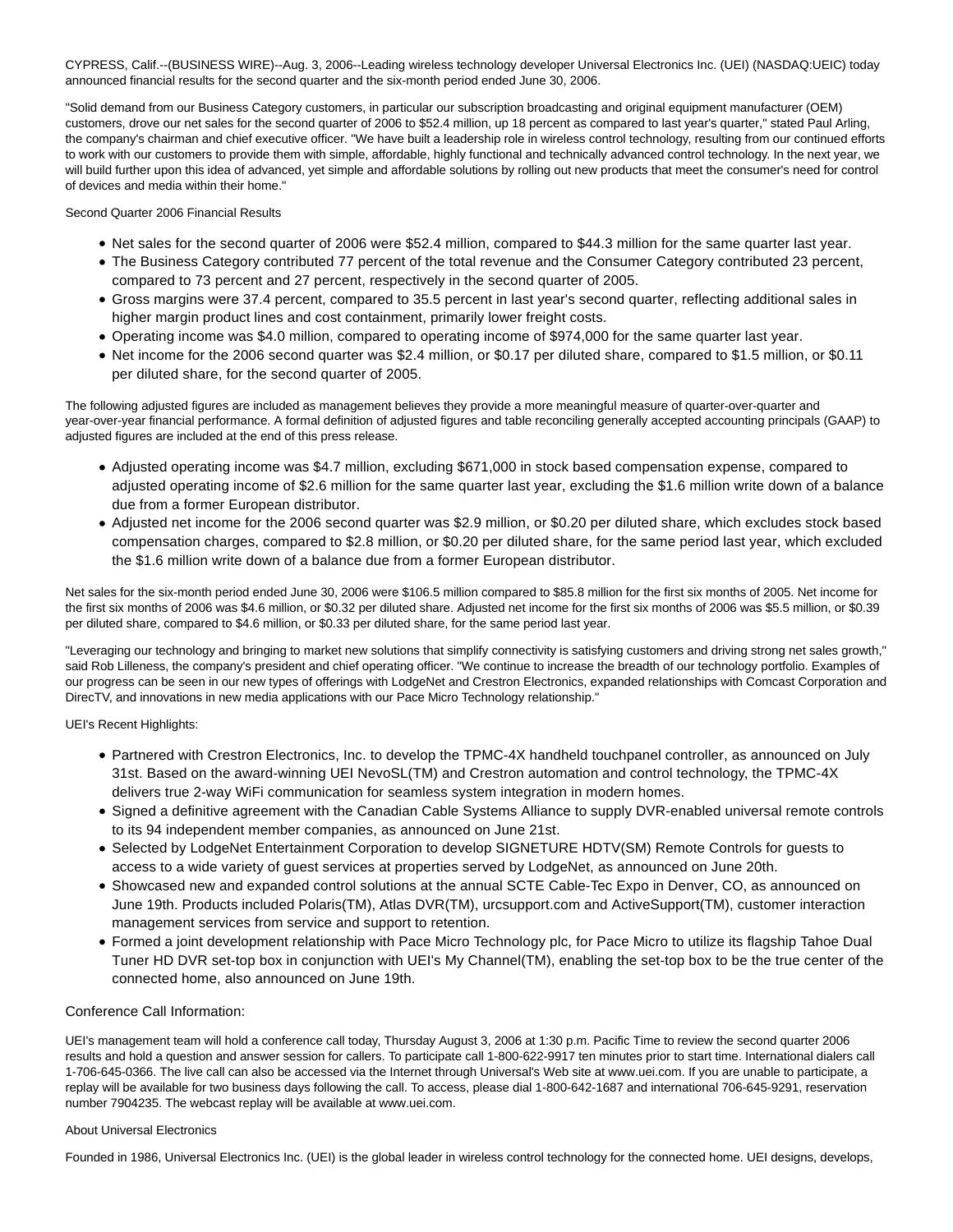and delivers innovative solutions that enable consumers to control entertainment devices, digital media, and home systems.

The company's broad portfolio of patented technologies and database of infrared control software has been adopted by many Fortune 500 companies in the consumer electronics, subscription broadcast, and computing industries. In addition, the company sells wireless control products to distributors and retailers under the One For All(R) brand name. More information about UEI can be obtained at http://www.uei.com.

#### Safe Harbor Statement

Except for the historical information contained herein, the matters discussed in this press release are forward-looking statements that involve a number of risks and uncertainties. Among the factors that could cause actual results to differ materially from those expressed herein are the following: the failure of the company to experience the increased demand from our Business Category customers as we anticipate; the failure of the retail season to be as strong as we anticipate; the growth of, acceptance of, and the demand for our products and technologies, including new products and our home connectivity line of products and software, in the various markets and geographical regions we serve, including the subscription broadcasting cable, satellite, consumer electronics, retail, home automation, automotive, and cellular industries, not materializing as we believe; the possible dilutive effect our stock based compensation programs may have on our EPS and stock price; our inability to deliver the new products and our home connectivity line of products and software at the time and in the quantities we anticipate; the relationships with our customers not expanding as we anticipate; and other factors listed from time to time in our press releases and SEC filings. All forward looking statements included in this release are based upon information we have as of the date of this release and we undertake no obligation to revise or update any forward-looking statements in order to reflect events or circumstances that may arise after the date of this release.

> UNIVERSAL ELECTRONICS INC. CONSOLIDATED BALANCE SHEETS (In thousands) (Unaudited)

|                                               | 2006 2005 | June 30, December 31,                         |  |
|-----------------------------------------------|-----------|-----------------------------------------------|--|
| ASSETS                                        |           |                                               |  |
| Current assets:                               |           |                                               |  |
| Cash and cash equivalents                     |           | $$58,776$ \$43,641                            |  |
| Accounts receivable, net                      |           | 42,397 41,861                                 |  |
| Inventories, net                              |           | 29,146 26,708                                 |  |
| Prepaid expenses and other current assets     |           | 3, 157 3, 841                                 |  |
| Income tax receivable                         | 903       | 903                                           |  |
| Deferred income taxes                         |           | 2,993 2,971                                   |  |
| Total current assets                          |           | ________________________<br>137, 372 119, 925 |  |
| Equipment, furniture and fixtures, net        | 5,389     | 4,352                                         |  |
| Goodwill                                      |           | 10,578 10,431                                 |  |
| Intangible assets, net                        |           | 5,924 6,007                                   |  |
| Other assets                                  | 714       | 403                                           |  |
| Deferred income taxes                         |           | 5,565 5,201<br>________________________       |  |
| Total assets                                  |           | 165,542 146,319                               |  |
| LIABILITIES AND STOCKHOLDERS' EQUITY          |           |                                               |  |
| Current liabilities:                          |           |                                               |  |
| Accounts payable                              |           | $$24,210$ \$ 22,731                           |  |
| Accrued income taxes                          | 9,876     | 7,551                                         |  |
| Accrued compensation                          | 3,469     | 2,766                                         |  |
| Other accrued expenses                        | 9,411     | 9,676<br>.________________________            |  |
| Total current liabilities                     |           | 46,966 42,724                                 |  |
| Deferred income taxes                         | 90        | 74                                            |  |
| Deferred Revenue                              |           | 229                                           |  |
| Total liabilities                             |           | 47,056 43,027                                 |  |
| Stockholders' equity:                         |           |                                               |  |
| Common stock                                  | 173       | 169                                           |  |
| Paid-in capital                               |           | 88,360 83,220                                 |  |
| Accumulated other comprehensive income (loss) | 140       | (5, 265)                                      |  |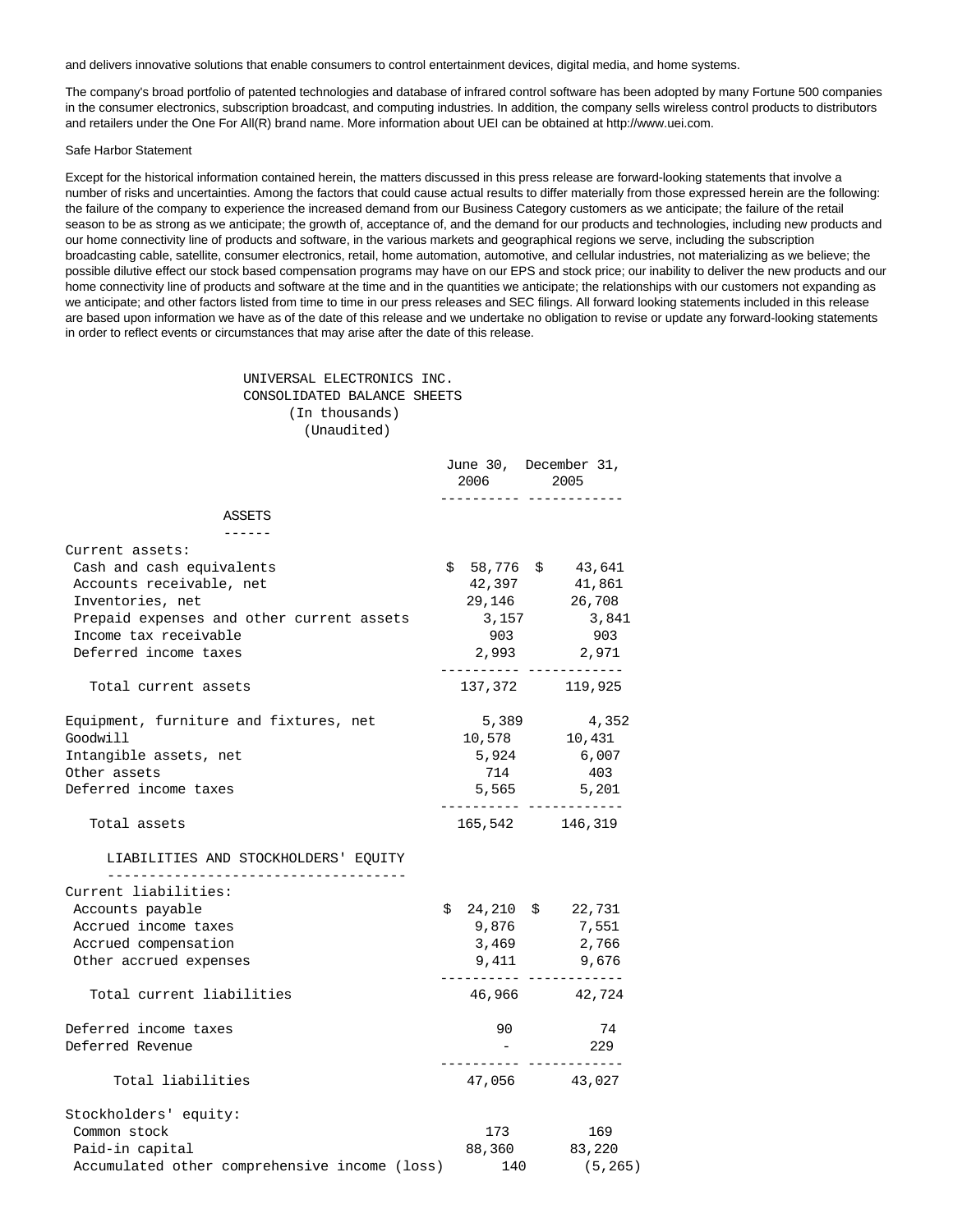| Retained earnings                          | 59,549    | 54,994    |
|--------------------------------------------|-----------|-----------|
| Deferred stock-based compensation          |           | (163)     |
| Common stock held in treasury              | (29, 736) | (29, 663) |
|                                            |           |           |
| Total stockholders' equity                 | 118,486   | 103,292   |
|                                            |           |           |
| Total liabilities and stockholders' equity | 165,542   | 146,319   |
|                                            |           |           |

## UNIVERSAL ELECTRONICS INC. CONSOLIDATED INCOME STATEMENTS (In thousands, except per share amounts) (Unaudited)

|                                                          | Three Months Ended Six Months Ended<br>June 30, June 30, |        |                                                                       |        |
|----------------------------------------------------------|----------------------------------------------------------|--------|-----------------------------------------------------------------------|--------|
|                                                          | --------                                                 |        | 2006 2005 2006 2005<br>-------- --------- -------                     |        |
| Net sales                                                |                                                          |        | \$52,370 \$44,322 \$106,543 \$85,824                                  |        |
| Cost of sales                                            |                                                          |        | 32,788 28,604 68,473 54,389<br>-------- --------- ----                |        |
| Gross profit                                             |                                                          |        | 19,582  15,718  38,070  31,435                                        |        |
| Research and development                                 |                                                          |        | 1,919 1,570 3,765 3,170                                               |        |
| Selling, general and<br>administrative expenses          |                                                          |        | 13,620  13,174  27,132  25,606                                        |        |
| Operating expenses                                       |                                                          |        | 15,539  14,744  30,897  28,776<br>-------- --------- ------           |        |
| Operating income                                         |                                                          |        | 4,043 974 7,173 2,659                                                 |        |
| Interest income, net                                     |                                                          |        | $(349)$ $(135)$ $(621)$ $(352)$                                       |        |
| Other expense (income), net                              |                                                          |        | 411 (1,296) 572 (2,249)                                               |        |
| Income before income taxes                               |                                                          |        | 3,981 2,405 7,222 5,260                                               |        |
| Provision for income taxes                               |                                                          |        | $(1, 562)$ $(860)$ $(2, 667)$ $(1, 859)$<br>--------- --------- ----- |        |
| Net income                                               |                                                          |        | $$2,419$ $$1,545$ $$4,555$ $$3,401$                                   |        |
| Earnings per share:<br>Basic                             |                                                          |        | $$0.18$ $$0.11$ $$0.33$ $$0.25$                                       |        |
| Diluted                                                  |                                                          |        | $$0.17$ $$0.11$ $$0.32$ $$0.24$                                       |        |
| Shares used in computing earnings<br>per share:<br>Basic | 13,802<br>========                                       | 13,467 | 13,722 13,493<br>======== ========= ========                          |        |
| Diluted                                                  | 14,356<br><b>EEEEEEEE</b>                                | 13,983 | 14,297<br>======== ========= ========                                 | 14,032 |

To supplement UEI's consolidated financial statements presented in accordance with GAAP, UEI uses non-GAAP net income and non-GAAP EPS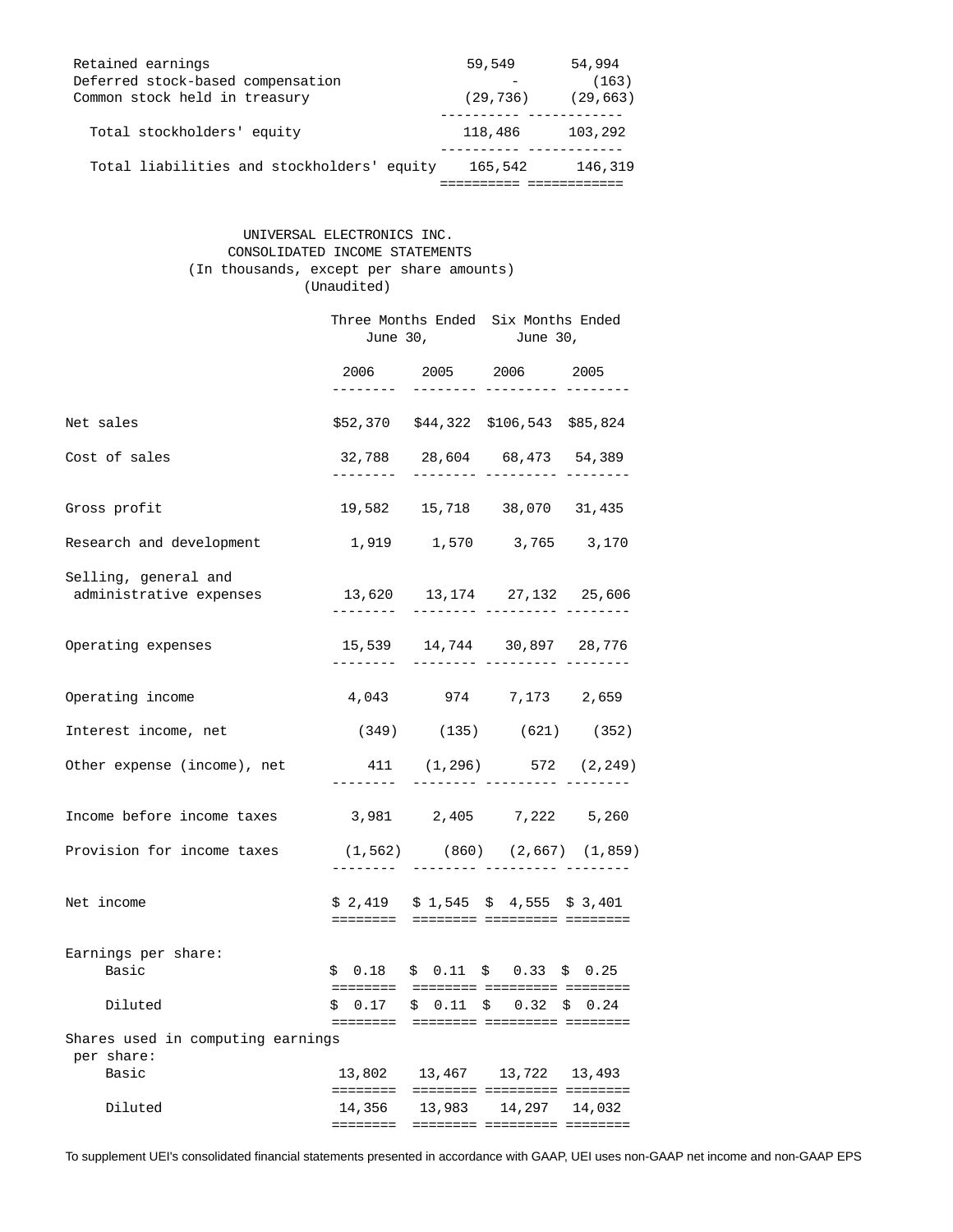financial measures internally. The presentation of this financial information is not intended to be considered in isolation or as a substitute for the financial information prepared and presented in accordance with GAAP. UEI's management believes these non-GAAP financial measures provide meaningful supplemental information regarding our performance by excluding certain expenses that may not be indicative of our core business operating results. UEI believes both management and investors benefit from referring to these non-GAAP financial measures in assessing UEI's performance and when planning, forecasting and analyzing historical and future periods. These non-GAAP financial measures also facilitate management's internal comparisons to UEI's historical performance. UEI believes these non-GAAP financial measures are useful to investors in allowing for greater transparency with respect to supplemental information used by management in its financial and operational decision making.

### Universal Electronics GAAP to Non-GAAP Reconciliation Tables

|  | Three Months Ended |  |
|--|--------------------|--|
|  | June 30,           |  |

|                              |          |            | 2006       |            |                    | 2005     |
|------------------------------|----------|------------|------------|------------|--------------------|----------|
|                              | 2006     | 2006       | $Non-$     | 2005       | 2005               | Non-     |
|                              | GAAP     | Adj.(1)    | GAMP(3)    | GAAP       | Adj.(2) GAMP(3)    |          |
|                              |          |            |            |            |                    |          |
| Net sales                    | 52,370   |            | 52,370     | 44,322     |                    | 44,322   |
| Cost of sales                | 32,788   | (6)        | 32,782     | 28,604     |                    | 28,604   |
| Gross profit<br>Research and | 19,582   | 6          | 19,588     | 15,718     |                    | 15,718   |
| development                  | 1,919    | (94)       | 1,825      | 1,570      |                    | 1,570    |
| Selling,                     |          |            |            |            |                    |          |
| general and                  |          |            |            |            |                    |          |
| administrative               |          |            |            |            |                    |          |
| expenses                     | 13,620   | (571)      | 13,049     | 13,174     | $(1, 592)$ 11,582  |          |
| Operating                    |          |            |            |            |                    |          |
| expenses                     | 15,539   | (665)      | 14,874     | 14,744     | $(1, 592)$ 13, 152 |          |
| Operating                    |          |            |            |            |                    |          |
| income                       | 4,043    | 671        | 4,714      | 974        | 1,592              | 2,566    |
| Interest                     |          |            |            |            |                    |          |
| income, net                  | (349)    |            | (349)      | (135)      |                    | (135)    |
| Other expense                |          |            |            |            |                    |          |
| (income), net                | 411      |            | 411        | (1, 296)   |                    | (1, 296) |
| Income before                |          |            |            |            |                    |          |
| income taxes                 | 3,981    | 671        | 4,652      | 2,405      | 1,592              | 3,997    |
| Provision for                |          |            |            |            |                    |          |
| income taxes                 | (1, 562) | (225)      | (1, 787)   | (860)      | (355)              | (1, 215) |
| Net income                   | 2,419    | 446        | 2,865      | 1,545      | 1,237              | 2,782    |
| Earnings per                 |          |            |            |            |                    |          |
| share diluted \$             | 0.17     | 0.03<br>\$ | 0.20<br>\$ | 0.11<br>\$ | $0.09$ \$<br>\$    | 0.20     |
|                              |          |            |            |            |                    |          |
|                              |          |            |            |            |                    |          |

|                |          |          | Six Months Ended |        |         |                   |
|----------------|----------|----------|------------------|--------|---------|-------------------|
|                | June 30, |          |                  |        |         |                   |
|                |          |          | 2006             |        |         | 2005              |
|                | 2006     | 2006     | Non-             | 2005   | 2005    | Non-              |
|                | GAAP     | Adj.(1)  | GAAP(3)          | GAAP   | Adj.(2) | GAMP(3)           |
| Net sales      | 106,543  |          | 106,543          | 85,824 |         | 85,824            |
| Cost of sales  | 68,473   |          | $(13)$ 68,460    | 54,389 |         | 54,389            |
| Gross profit   | 38,070   | 13       | 38,083           | 31,435 |         | 31,435            |
| Research and   |          |          |                  |        |         |                   |
| development    | 3,765    | (199)    | 3,566            | 3,170  |         | 3,170             |
| Selling,       |          |          |                  |        |         |                   |
| general and    |          |          |                  |        |         |                   |
| administrative |          |          |                  |        |         |                   |
| expenses       | 27,132   | (1, 229) | 25,903           | 25,606 |         | $(1, 592)$ 24,014 |
| Operating      |          |          |                  |        |         |                   |
| expenses       | 30,897   | (1, 428) | 29,469           | 28,776 |         | $(1, 592)$ 27,184 |
| Operating      |          |          |                  |        |         |                   |
| income         | 7,173    | 1,441    | 8,614            | 2,659  | 1,592   | 4,251             |